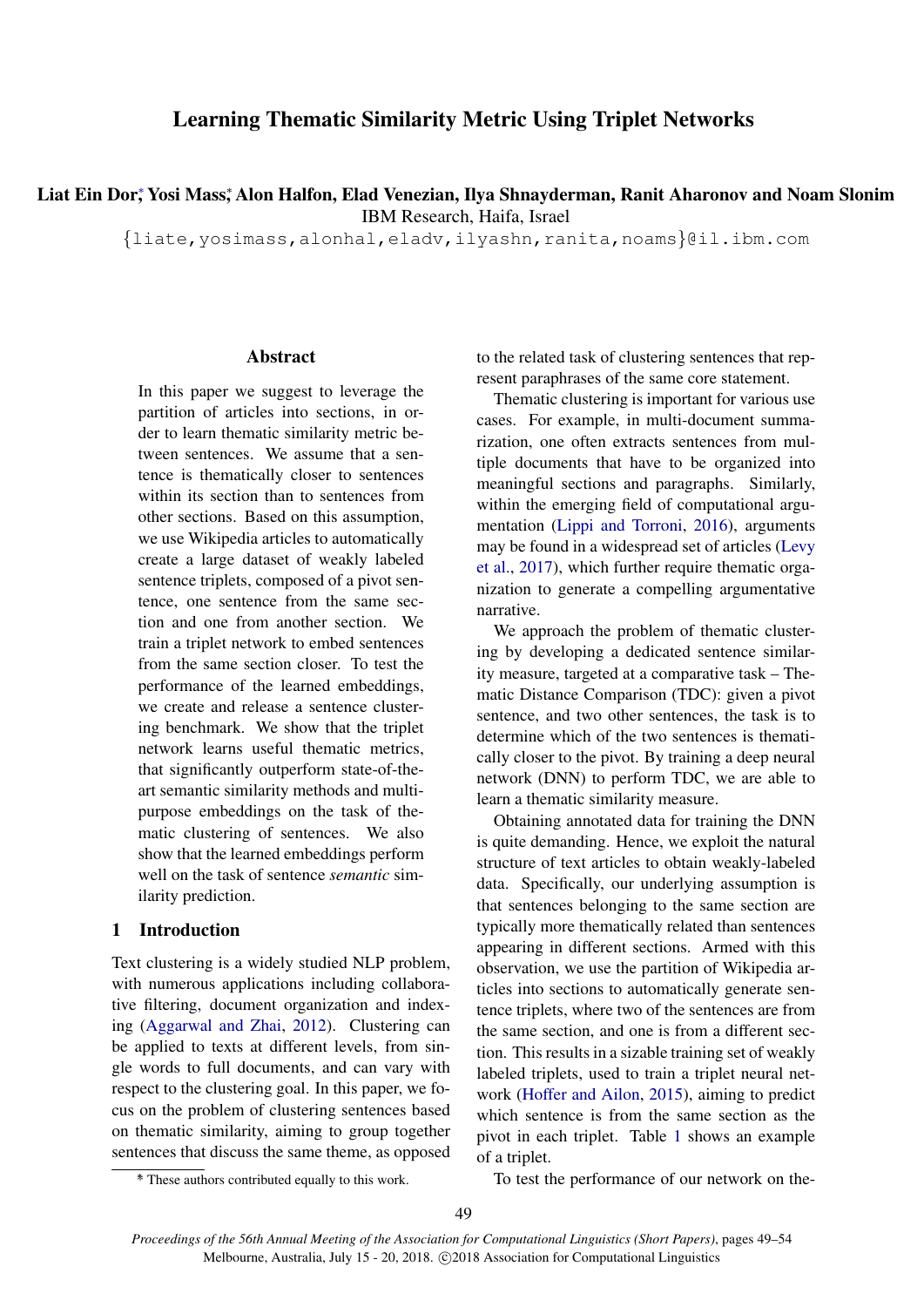matic clustering of sentences, we create a new clustering benchmark based on Wikipedia sections. We show that our methods, combined with existing clustering algorithms, outperform state-of-the-art general-purpose sentence embedding models in the task of reconstructing the original section structure. Moreover, the embeddings obtained from the triplet DNN perform well also on standard semantic relatedness tasks. The main contribution of this work is therefore in proposing a new approach for learning thematic relatedness between sentences, formulating the related TDC task and creating a thematic clustering benchmark. To further enhance research in these directions, we publish the clustering benchmark on the IBM De-bater Datasets webpage<sup>[1](#page-1-1)</sup>.

## 2 Related Work

Deep learning via triplet networks was first introduced in [\(Hoffer and Ailon,](#page-5-3) [2015\)](#page-5-3), and has since become a popular technique in metric learning[\(Zieba and Wang,](#page-5-4) [2017;](#page-5-4) [Yao et al.,](#page-5-5) [2016;](#page-5-5) [Zhuang et al.,](#page-5-6) [2016\)](#page-5-6). However, previous usages of triplet networks were based on supervised data and were applied mainly to computer vision applications such as face verification. Here, for the first time, this architecture is used with *weaklysupervised* data for solving an *NLP* related task. In [\(Mueller and Thyagarajan,](#page-5-7) [2016\)](#page-5-7), a supervised approach was used to learn *semantic* sentence similarity by a Siamese network, that operates on pairs of sentences. In contrast, here the triplet network is trained with weak supervision, aiming to learn *thematic* relations. By learning from triplets, rather than pairs, we provide the DNN with a context, that is crucial for the notion of similarity. [\(Hoffer and Ailon,](#page-5-3) [2015\)](#page-5-3) show that triplet networks perform better in metric learning than Siamese networks, probably due to this valuable context. Finally, [\(Palangi et al.,](#page-5-8) [2016\)](#page-5-8) used click-through data to learn sentence similarity on top of web search engine results. Here we propose a different type of weak supervision, targeted at learning *thematic* relatedness between sentences.

# 3 Data Construction

We present two weakly-supervised triplet datasets. The first is based on sentences appearing in same vs. different sections, and the second is based on section titles. The datasets are extracted from the Wikipedia version of May 2017.

## <span id="page-1-3"></span>3.1 Sentence Triplets

For generating the sentence triplet dataset, we exploit the Wikipedia partitioning into sections and paragraphs, using OpenNLP<sup>[2](#page-1-2)</sup> for sentence extraction. We then apply the following rules and filters, in order to reduce noise and to create a highquality dataset, 'triplets-sen': i) The maximal distance between the intra-section sentences is limited to three paragraphs. ii) Sentences with less than 5, or more than 50 tokens are filtered out. iii) The first and the "Background" sections are removed due to their general nature. iv) The following sections are removed: "External links", "Further reading", "References", "See also", "Notes", "Citations" and "Authored books". These sections usually list a set of items rather than discuss a specific subtopic of the article's title. v) Only articles with at least five remaining sections are considered, to ensure focusing on articles with rich enough content. An example of a triplet is shown in Table [1.](#page-1-0)

| 1. McDonnell resigned from Martin in 1938             |
|-------------------------------------------------------|
| and founded McDonnell Aircraft Corporation in 1939    |
| 2. In 1967, McDonnell Aircraft merged with the        |
| Douglas Aircraft Company to create McDonnell Douglas  |
| 3. Born in Denver, Colorado, McDonnell was raised in  |
| Little Rock, Arkansas, and graduated from Little Rock |
| High School in 1917                                   |

<span id="page-1-0"></span>Table 1: Example of a section-sen triplet from the article 'James Smith McDonnell'. The first two sentences are from the section 'Career' and the third is from 'Early life'

In use-cases such as multi-document summarization[\(Goldstein et al.,](#page-5-9) [2000\)](#page-5-9), one often needs to organize sentences originating from different documents. Such sentences tend to be standalone sentences, that do not contain the syntactic cues that often exist between adjacent sentences (e.g. co-references, discourse markers etc.). Correspondingly, to focus our weakly labeled data on sentences that are typically stand-alone in nature, we consider only paragraph opening sentences.

An essential part of learning using triplets, is the mining of difficult examples, that prevent quick stagnation of the network [\(Hermans et al.,](#page-5-10) [2017\)](#page-5-10). Since sentences in the same article essentially discuss the same topic, a deep understanding of se-

<span id="page-1-1"></span><sup>1</sup>[http://www.research.ibm.com/haifa/](http://www.research.ibm.com/haifa/dept/vst/debating_data.shtml) [dept/vst/debating\\_data.shtml](http://www.research.ibm.com/haifa/dept/vst/debating_data.shtml)

<span id="page-1-2"></span><sup>2</sup><https://opennlp.apache.org/>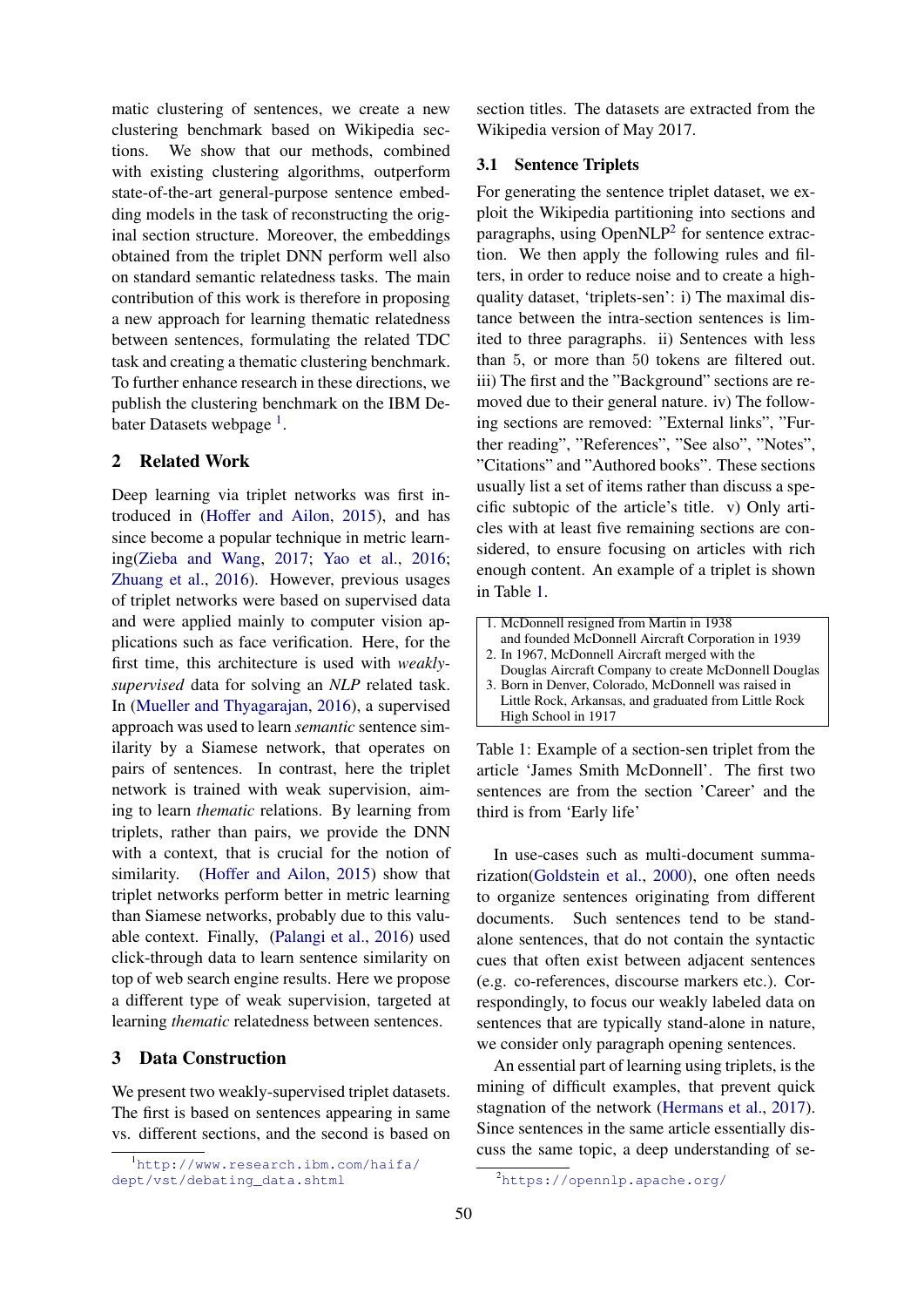mantic nuances is necessary for the network to correctly classify the triplets. In an attempt to obtain even more challenging triplets, the third sentence is selected from an adjacent section. Thus, for a pair of intra-section sentences, we create a maximum of two triplets, where the third sentence is randomly selected from the previous/next section (if exists). The selection of the third sentence from both previous and next sections is intended to ensure the network will not pick up a signal related to the order of the sentences. In Section [5](#page-3-0) we compare our third-sentence-selection method to two alternatives, and examine the effect of the selection method on the model performance.

Out of the  $5.37M$  Wikipedia articles,  $809K$ yield at least one triplet. We divide these articles into three sets, training (80%), validation and test (10% each). In terms of number of triplets, the training set is composed of 1.78M triplets, whereas the validation and test are composed of 220K and 223K triplets respectively.

## 3.2 Triplets with Section Titles

Incorporating the section titles into the training data can potentially enhance the network performance. Correspondingly, we created another triplets data, 'triplets-titles', where in each triplet the first sentence in the section (the 'pivot') is paired with the section title<sup>[3](#page-2-0)</sup>, as well as with the title of the previous/next sections (if exists), where the former pair is assumed to have greater thematic similarity. After applying the filters described above we end up with 1.38M, 172K and 173K triplets for the training, validation and test set respectively. An example of a triplet is shown in Table [2.](#page-2-1)

Note, that for this variation of the triplets data, the network is expected to find a sentence embedding which is closer to the embedding of the true section title, than to the embedding of the title of the previous/next section. The learned representation is expected to encode information about the themes of the different sections to which the sentence can potentially belong. Thus, thematically related sentences are expected to have similar representations.

1. Bishop was appointed Minister for Ageing in 2003. 2. Julie Bishop Political career

<span id="page-2-1"></span>3. Julie Bishop Early life and career

Table 2: Example of a triplet from the triplet-titles dataset, generated from the article 'Julie Bishop'.



<span id="page-2-2"></span>Figure 1: Triplet Network

## <span id="page-2-3"></span>3.3 Sentence Clustering Benchmark (SCB)

Our main goal is to successfully partition sentences into subtopics. Unfortunately, there is still no standard evaluation method for sentence clustering, which is considered a very difficult task for humans [\(Geiss,](#page-5-11) [2009\)](#page-5-11). Correspondingly, we leverage again the partition of Wikipedia articles into sections. We assume that this partition, as performed by the Wikipedia editors, can serve as ground truth for the clustering of the article sentences. Based on this assumption we create a sentence clustering benchmark (SCB). SCB includes 692 articles that were not used in the training and validation sets of 'triplet-sen' and 'triplettitles'. The number of sections (and correspondingly clusters) per article ranges from 5 to 12. The number of clustered sentences ranges from 17 to 1614, with an average of 67 sentences per article.

## 4 Model Architecture

We adopt the triplet network architecture [\(Hoffer](#page-5-3) [and Ailon,](#page-5-3) [2015\)](#page-5-3) (Figure [1\)](#page-2-2) for obtaining sentence embeddings via metric learning as follows.

Assume a training data of sentences, arranged into triplets  $(x,x^+,x^-)$ , where the pair  $(x,x^+)$  is presumably more similar than the pair  $(x,x^-)$ . To train the model, each of the three sentences of each triplet, is fed into the same network (Net), as a sequence of word embeddings. The layer outputs their representations  $Net(x)$ ,  $Net(x<sup>+</sup>)$  and

<span id="page-2-0"></span> $3$ We define the section title to be the article title concatenated to the section title. For example, the title of the section "Pricing" in the article "Black Market" is "Black Market Pricing".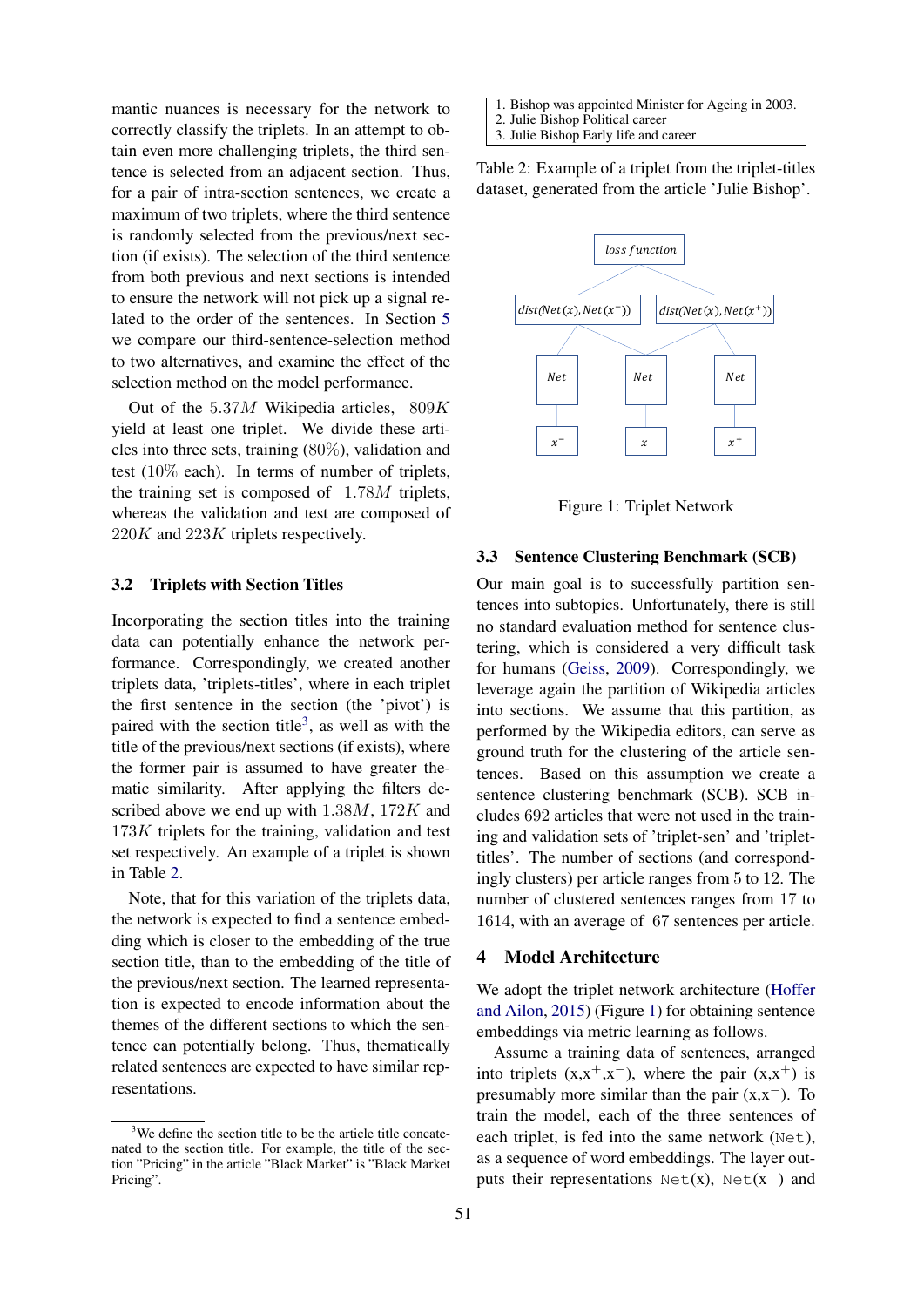$Net(x<sup>-</sup>)$  respectively. Our objective is to make the representations of x and  $x^+$  closer than the representations of x and  $x<sup>-</sup>$ . Thus the next layer uses a distance function, denoted by 'dist', to compute two distances

$$
d^{+} = dist(\text{Net}(x), \text{Net}(x^{+}))
$$
  

$$
d^{-} = dist(\text{Net}(x), \text{Net}(x^{-}))
$$

The final layer applies softmax on  $(d^+,d^-)$  that results in  $p(d^+)$  and  $p(d^-)$ . Finally, the loss function is given by:

 $\text{loss} = |\text{p}(\text{d}^+)| + |1 - (\text{p}(\text{d}^-))|$ 

Net is composed of a Bi-directional LSTM with hidden size 300 and 0.8 dropout followed by an attention [\(Yang et al.,](#page-5-12) [2016\)](#page-5-12) layer of size 200. The input to Net are the pre-trained glove word embeddings of 300d trained on 840B tokens [\(Pen](#page-5-13)[nington et al.,](#page-5-13) [2014\)](#page-5-13). For dist and the loss function we use the L1 distance, which we found to yield better results than L2 and cosine-similarity. The selected loss function outperformed the popular triplet loss suggested in [\(Schroff et al.,](#page-5-14) [2015\)](#page-5-14). Finally, we use Adam optimizer with initial learning rate of 0.001. Given a sentence s,  $Net(s)$  provides a sentence embedding of dimension 600.

# <span id="page-3-0"></span>5 Experiments

#### 5.1 Reconstructing Article Sections

As mentioned, our main objective task is clustering sentences into subtopics. As a preliminary step, we first evaluate our method on the tripletsen test set. We compare the model trained on triplet-sen to two well known methods. The first, mean-vectors, is simply the mean of the GloVe embeddings of the sentence words [\(Tai et al.,](#page-5-15) [2015\)](#page-5-15), which is considered a strong unsupervised baseline. The second, skip-thoughts [\(Ryan Kiros,](#page-5-16) [2015\)](#page-5-16), is among the state-of-the-art unsupervised models for semantic similarity, and the most popular multi-purpose embedding method. We address two versions of skip-thoughts: one is based on the original 4800-dimensional vectors (skipthoughts-cs), and the other, skip-thoughts-SICK, is based on the similarity function learned from the SICK semantic similarity dataset, as described in [\(Ryan Kiros,](#page-5-16) [2015\)](#page-5-16). The aim of assessing skipthoughts-SICK is to examine how well a state-ofthe-art semantic similarity function performs on the thematic clustering task. In the case of meanvectors and skip-thoughts-CS, the similarity between the sentences is computed using the cosine similarity (CS) between the embedding vectors.

Table [3](#page-3-1) indicates that our method, denoted by triplet-sen, clearly outperforms the other tested methods. Surprizingly, skip-thoughts-SICK is in-

| Method             | accuracy |
|--------------------|----------|
| mean-vectors       | 0.65     |
| skip-thoughts-CS   | 0.615    |
| skip-thoughts-SICK | 0.547    |
| triplets-sen       | 0.74     |

<span id="page-3-1"></span>Table 3: Results on the triplets data

ferior to skip-thoughts-CS. Note that an additional interesting comparison is to a skip-thought version obtained by learning a linear transformation of the original vectors using the triplet datasets. However, no off-the-shelf algorithm is available for learning such transformation, and we leave this experiment for future work.

Next we report results on the clustering benchmark, SCB (Section [3.3\)](#page-2-3). We evaluate three triplet-based models. Triplets-sen and tripletstitles are the models trained on triplets-sen and triplets-titles datasets respectively. Triplets-sentitles is a concatenation of the representations of our two models. In addition we compare to meanvectors and skip-thoughts-CS.

The evaluation procedure is performed as follows: for each method, we first compute for the sentences of each article, a similarity matrix, by calculating the CS between the embedding vectors of all pairs of sentences. We then use Iclust [\(Yom-](#page-5-17)[Tov and Slonim,](#page-5-17) [2009;](#page-5-17) [Slonim et al.,](#page-5-18) [2005\)](#page-5-18) and k-means to cluster the sentences, where the number of clusters is set to the number of sections in  $SCB<sup>4</sup>$  $SCB<sup>4</sup>$  $SCB<sup>4</sup>$ . Since the clustering algorithms themselves are not the focus of this study, we choose the classical, simple k-means, and one more advanced algorithm, Iclust. For the same reason, we also set the number of clusters to the correct number. Finally, we use standard agreement measures, MI, Adjusted MI (AMI) [\(Vinh et al.,](#page-5-19) [2009\)](#page-5-19), Rand Index (RI) and Adjusted Rand Index (ARI) [\(Rand,](#page-5-20) [1971\)](#page-5-20), to quantify the agreement between the ground truth and the clustering results.

As exhibited in Table [4,](#page-4-0) our models significantly outperform the two other methods for both clustering algorithms, where the best performance is achieved by the concatenated representations (triplets-sen-titles), suggesting the two models,

<span id="page-3-2"></span><sup>&</sup>lt;sup>4</sup>For k-means, using L1 as the distance metric gave similar results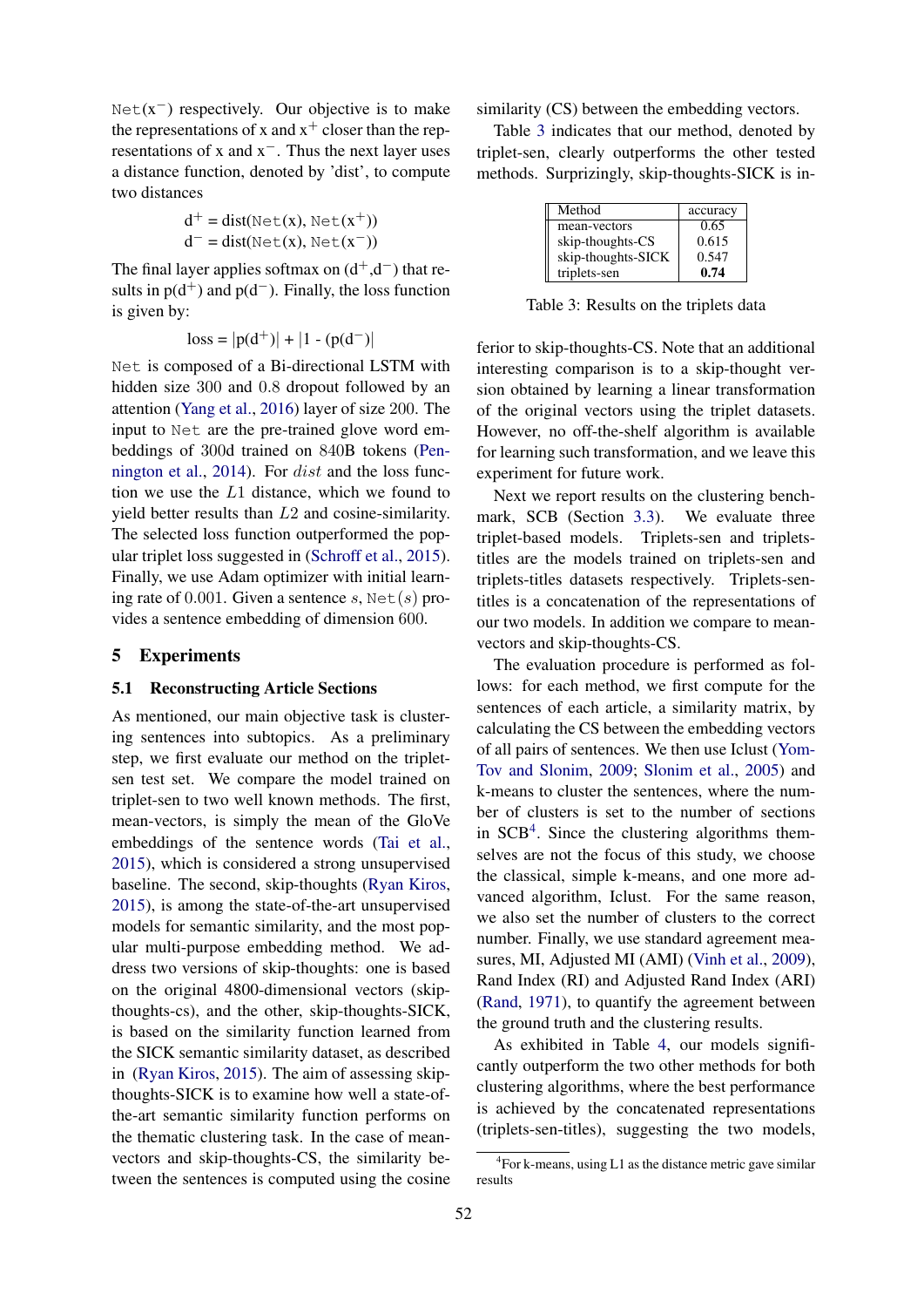triplets-sen and triplets-titles, learned complementary features. The performance of skip-thoughts-SICK on this task (not shown) was again inferior to skip-thoughts-CS.

As mentioned in Section [3.1,](#page-1-3) the third sentence in triplet-sen was selected from the sections adjacent to the pivot section, aiming to obtain more difficult triplets. We use the clustering task to examine the effect of the selection method on the model performance. We compare to two alternative methods: one that chooses the third sentence from a random section within the *same* article, and another (triplets-sen-rand-art), that chooses it randomly from a random *different* article. Results show that the first method leads to the same performance as our method, whereas triplets-sen-randart yields inferior results (see Table [4\)](#page-4-0). A possible explanation is that the within-article triplets are difficult enough to prevent stagnation of the learning process without the need for further hardening of the task. However, the cross-article triplets are too easy to classify, and do not provide the network with the challenge and difficulty required for obtaining high quality representations.

|                       | iclust |       |        |            |  |
|-----------------------|--------|-------|--------|------------|--|
| Method                | MI     | AMI   | RI     | <b>ARI</b> |  |
| mean-vectors          | 0.811  | 0.222 | 0.774  | 0.154      |  |
| skip-thoughts-CS      | 0.656  | 0.125 | 0.747  | 0.087      |  |
| triplets-sen-rand-art | 0.885  | 0.266 | 0.787  | 0.192      |  |
| triplets-sen          | 0.935  | 0.296 | 0.801  | 0.224      |  |
| triplets-titles       | 0.904  | 0.273 | 0.799  | 0.206      |  |
| triplets-sen-titles   | 0.945  | 0.303 | 0.803  | 0.230      |  |
|                       | kmeans |       |        |            |  |
| mean-vectors          | 0.706  | 0.153 | 0.7760 | 0.103      |  |
| skip-thoughts-CS      | 0.624  | 0.099 | 0.745  | 0.067      |  |
| triplets-sen-rand-art | 0.793  | 0.205 | 0.775  | 0.145      |  |
| triplets-sen          | 0.873  | 0.257 | 0.791  | 0.195      |  |
| triplets-titles       | 0.836  | 0.231 | 0.786  | 0.172      |  |
| triplets-sen-titles   | 0.873  | 0.258 | 0.791  | 0.194      |  |

<span id="page-4-0"></span>Table 4: Results on the clustering task

#### 5.2 Semantic Relatedness

As evident from the clustering results, our models learned well to capture *thematic* similarity between sentences. Here we investigate the performance of our model in the more classical task of semantic relatedness of sentences. Specifically, we examine the SemEval 2014 Task 1: semantic relatedness SICK dataset [\(Marelli et al.,](#page-5-21) [2014\)](#page-5-21). We adopt the experimental setup of [\(Ryan Kiros,](#page-5-16) [2015\)](#page-5-16) and learn logistic regression classifiers on top of the absolute difference and the componentwise product for all sentence pairs in the train-

ing data. The evaluation measures are Pearson  $r$ , Spearman  $\rho$ , and mean square error (MSE). Table [5](#page-4-1) shows that like in the clustering task, best results are achieved by the concatenated embedding triplets-sen-titles, which performs in the range between mean-vector and skip-thoughts-SICK.

| Method              |       |       | <b>MSE</b> |
|---------------------|-------|-------|------------|
| mean-vectors        | 0.757 | 0.673 | 0.4557     |
| skip-thoughts-SICK  | 0.858 | 0.791 | 0.287      |
| triplets-sen        | 0.797 | 0.704 | 0.372      |
| triplets-titles     | 0.786 | 0.685 | 0.393      |
| triplets-sen-titles | 0.818 | 0.724 | 0.339      |

<span id="page-4-1"></span>Table 5: Results on the SICK semantic relatedness subtask.

Table [6](#page-4-2) presents some examples of predictions of triplets-sen-titles compared to the ground truth and to skip-thoughts-SICK predictions. The first pair is semantically equivalent as both methods detect. In the second pair, the first sentence is a negation of the second, but from the thematic point of view they are rather similar, thus assigned a relatively high score by our model.

| sentences                               | <b>GT</b> | Тr  | Sk  |
|-----------------------------------------|-----------|-----|-----|
| 1. A sea turtle is hunting for fish     | 4.5       |     | 4.5 |
| 2. A sea turtle is hunting for food     |           |     |     |
| 1. A sea turtle is not hunting for fish | 3.4       | 4.1 | 3.8 |
| 2. A sea turtle is hunting for fish     |           |     |     |

<span id="page-4-2"></span>Table 6: Example predictions on the SICK data. GT = groundtruth, Tr=triplets-sen, Sk=skipthoughts-SICK

## 6 Summary

In this paper we suggest a new approach for learning thematic similarity between sentences. We exploit the Wikipedia section structure to generate a large dataset of weakly labeled triplets of sentences with no human involvement. Using a triplet network, we learn a high quality sentence embeddings, tailored to reveal thematic relations between sentences. Furthermore, we take a first step towards exploring the versatility of these embeddings, by showing their good performance on the semantic similarity task. An interesting direction for future work is further exploring this versatility, by examining the performance of the embeddings on a variety of other NLP tasks.

## Acknowledgments

We would like to thank Yoav Goldberg for helpful advise.